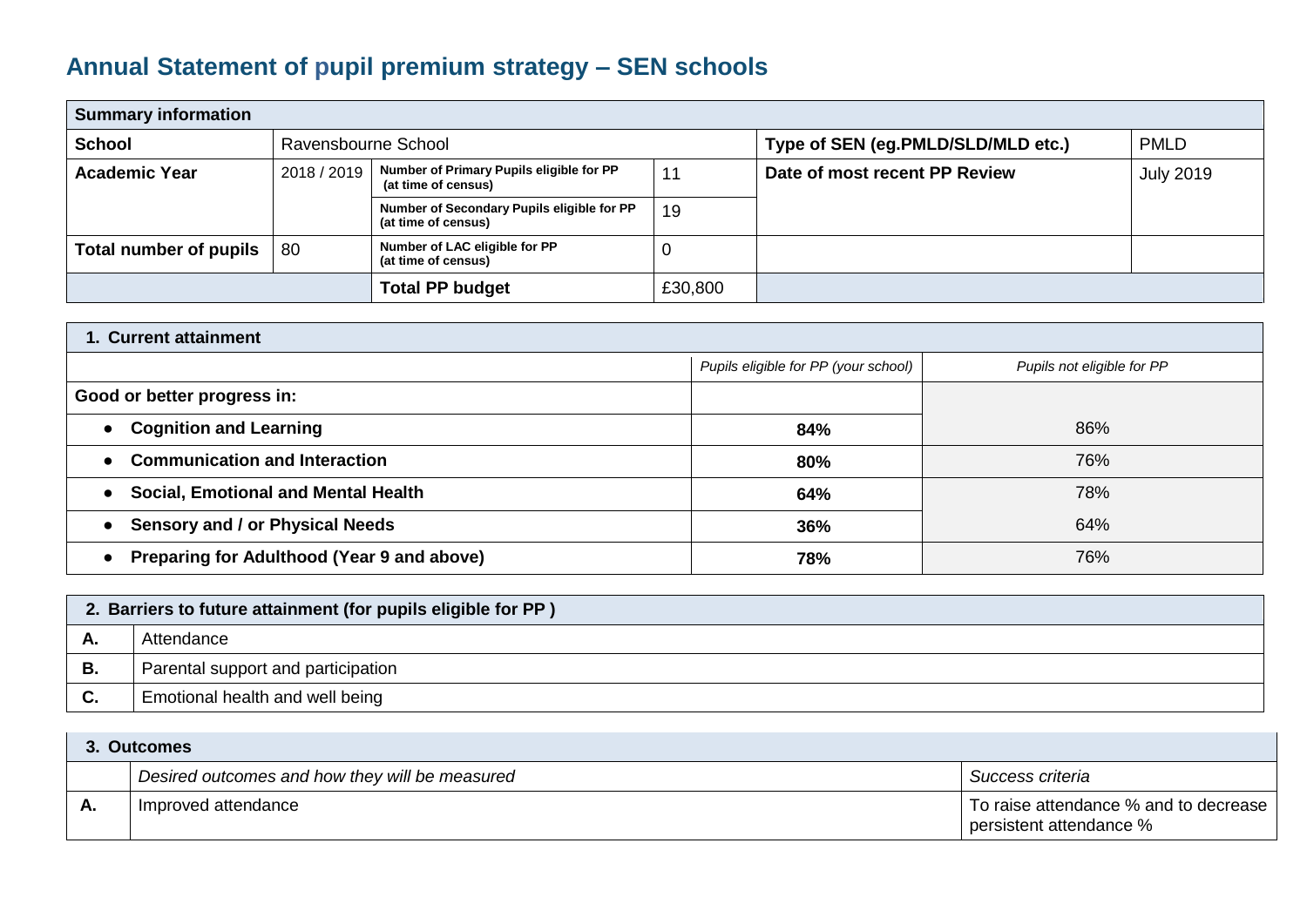| В. | Increased parental support to improve learning goals | Increased % of student making good or<br>better progress towards learning goals<br>as a result of increased parental<br>support |
|----|------------------------------------------------------|---------------------------------------------------------------------------------------------------------------------------------|
| C. | Improved emotional health and well-being             | Increased % of students making good<br>or better progress towards their SEMH<br><b>EHCP</b> targets                             |

| <b>Academic Year</b>                                                                                                                                                                                                                                                                                                                                                                                                                                                                                                                             | 2018-2019                                 |                                                                                                                                                                                                                                                                                                                                                                                                                                                                                                                                                                                                                                                                                                                                                                                                         |                                                                            |                                                                                       |                                         |  |
|--------------------------------------------------------------------------------------------------------------------------------------------------------------------------------------------------------------------------------------------------------------------------------------------------------------------------------------------------------------------------------------------------------------------------------------------------------------------------------------------------------------------------------------------------|-------------------------------------------|---------------------------------------------------------------------------------------------------------------------------------------------------------------------------------------------------------------------------------------------------------------------------------------------------------------------------------------------------------------------------------------------------------------------------------------------------------------------------------------------------------------------------------------------------------------------------------------------------------------------------------------------------------------------------------------------------------------------------------------------------------------------------------------------------------|----------------------------------------------------------------------------|---------------------------------------------------------------------------------------|-----------------------------------------|--|
| <b>Targeted support</b>                                                                                                                                                                                                                                                                                                                                                                                                                                                                                                                          |                                           |                                                                                                                                                                                                                                                                                                                                                                                                                                                                                                                                                                                                                                                                                                                                                                                                         |                                                                            |                                                                                       |                                         |  |
| <b>Desired outcome</b>                                                                                                                                                                                                                                                                                                                                                                                                                                                                                                                           | <b>Chosen</b><br>action/approach          | What is the evidence & rationale for<br>this choice?                                                                                                                                                                                                                                                                                                                                                                                                                                                                                                                                                                                                                                                                                                                                                    | How will you ensure<br>it is implemented<br>well?                          | <b>Staff lead</b>                                                                     | When will you review<br>implementation? |  |
| To ensure that all pupils and<br>their families (including a<br>large percentage with<br>financial difficulties) are fully<br>supported through crises,<br>challenges, issues and<br>concerns through timely,<br>targeted and specialist<br>advice, counselling and<br>guidance and to reduce the<br>effect of these difficulties on<br>pupils' learning.<br>To support positive outcomes<br>for families and improving<br>the wellbeing and therefore<br>the capacity of families,<br>pupils behaviour, wellbeing<br>will be improved and their | <b>Employ 1x Family</b><br>support worker | Evidence shows an effective family support<br>worker can improve children's emotional<br>health and wellbeing, and parents and carers<br>are empowered to feel confident in their<br>parenting. All this contributes to children and<br>young people succeeding at school, achieving<br>their full potential and leading happy, fulfilled<br>lives free from poverty and isolation.<br>Support workers engage with children to build<br>confidence and self-esteem, establish routines<br>and tackle behavioural issues. As well as 1:1<br>support they work with families to help them<br>understand the school system, understand<br>their child's educational needs and develop<br>ways to tackle why a child is not, or does not<br>want to, attend school.<br>A family support worker will improve | Performance<br>management<br>Pupil case studies<br>Tracking pupil progress | Principal/<br>Deputy<br>Principal<br>Behaviour<br>Lead<br>Family<br>Support<br>Worker | Termly                                  |  |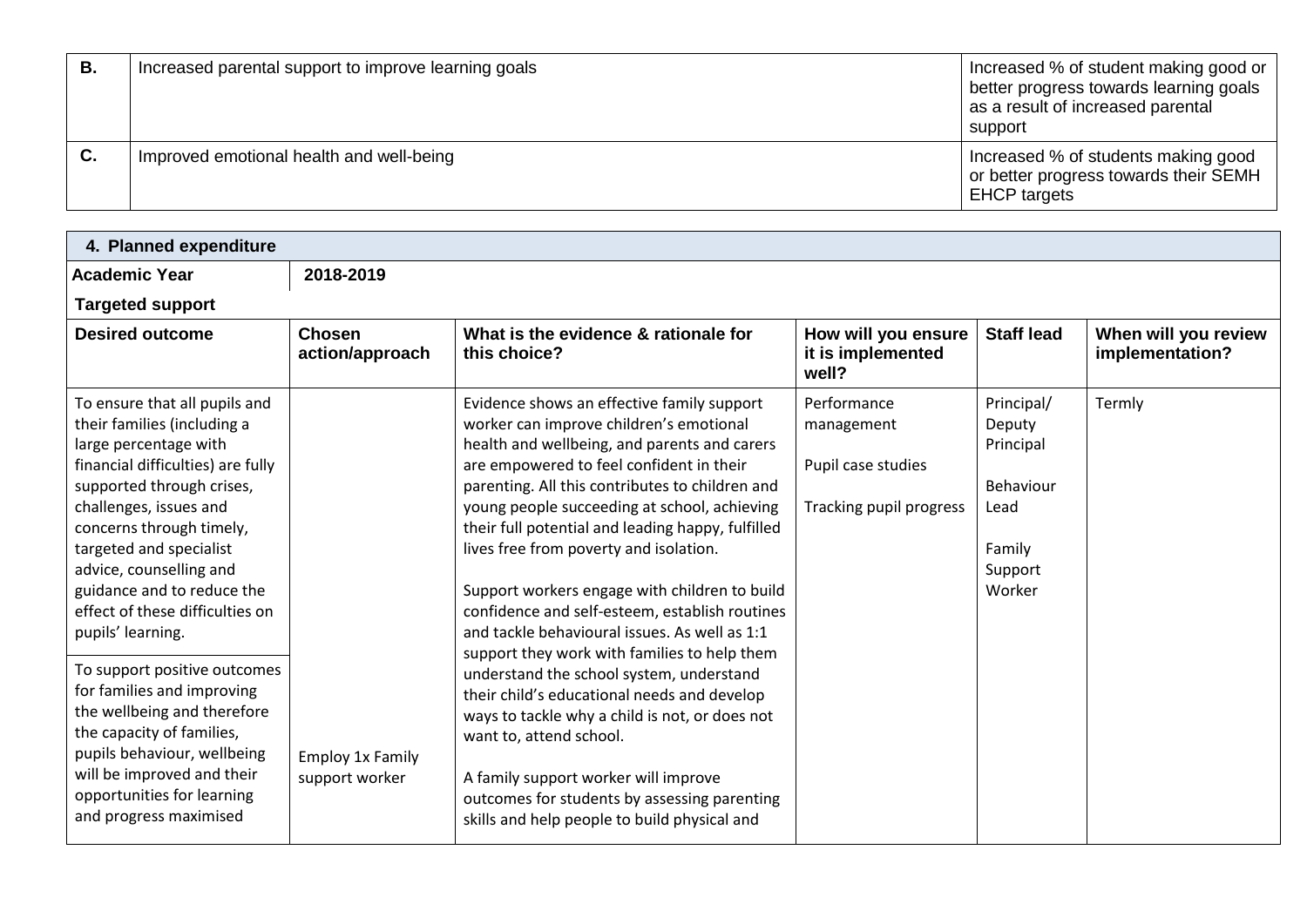| To monitor attendance and<br>work with families in order to<br>achieve the highest school<br>attendance percentages and<br>therefore maximise each<br>child's access to<br>education, progress and<br>achievement. | emotional caring abilities through a range of<br>practical activities. They will help children with<br>learning and development and enhance<br>parents' understanding of different education<br>and play strategies |                     |                                                                                                              |
|--------------------------------------------------------------------------------------------------------------------------------------------------------------------------------------------------------------------|---------------------------------------------------------------------------------------------------------------------------------------------------------------------------------------------------------------------|---------------------|--------------------------------------------------------------------------------------------------------------|
| To ensure that early support<br>is provided where necessary<br>and that joint working and<br>multi-agency input is<br>maximised and supports the<br>most positive outcomes in all<br>cases.                        |                                                                                                                                                                                                                     |                     |                                                                                                              |
| To support families through<br>the EHCP review progress to<br>ensure that outcomes meet<br>the needs of the child and to<br>enable parents to support<br>the school I achieving these<br>outcomes                  |                                                                                                                                                                                                                     |                     |                                                                                                              |
| To work with students to<br>improve self-esteem, social<br>interaction, independence<br>and self-help skills.                                                                                                      |                                                                                                                                                                                                                     |                     |                                                                                                              |
|                                                                                                                                                                                                                    |                                                                                                                                                                                                                     | Total budgeted cost | £30,800 (1X family<br>support worker +<br>funding for resources<br>to support SEMH and<br>mental well being) |